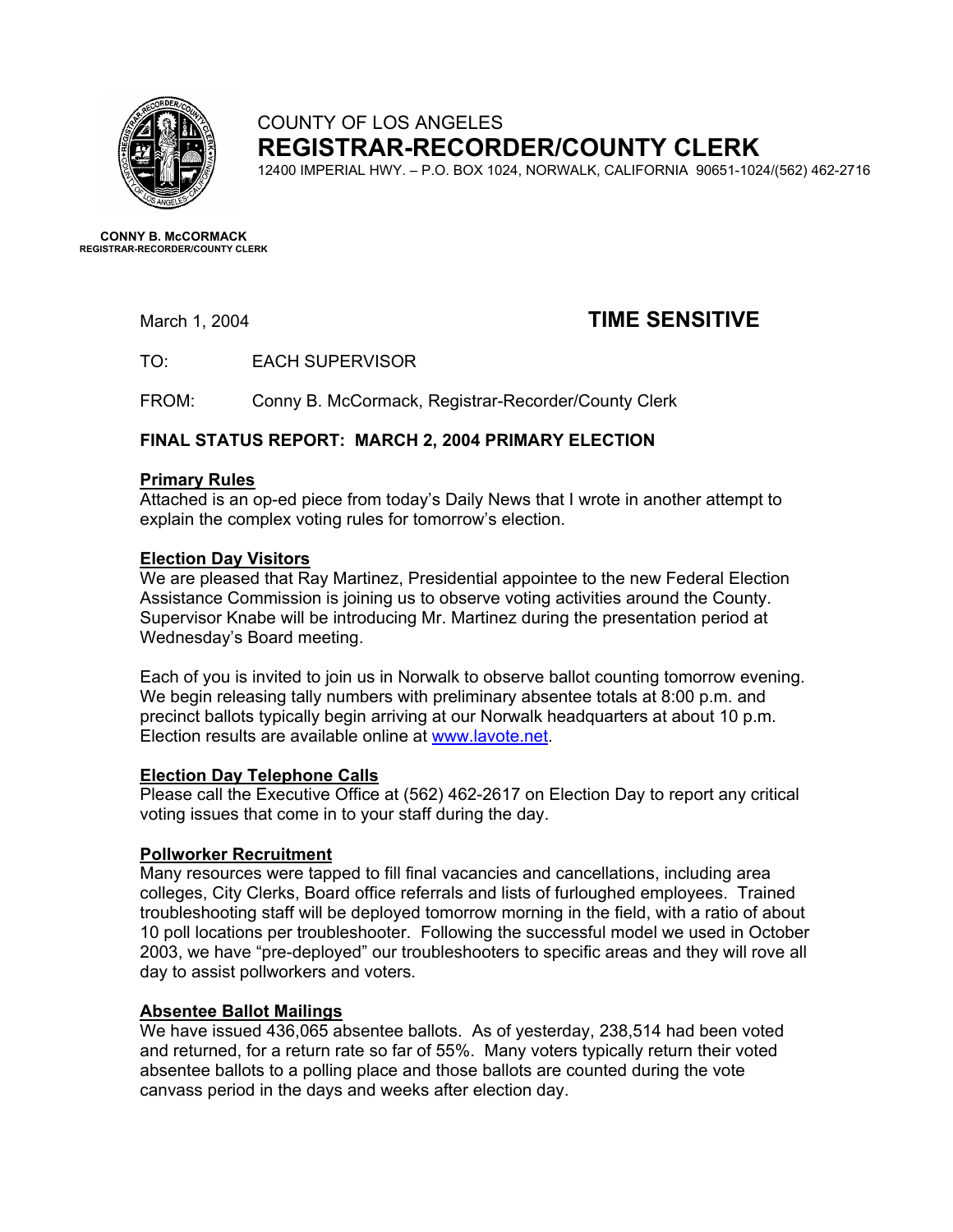# **Touchscreen Early Voting**

Early Voting closed at 15 sites on Friday, February 27, serving 15,233 voters. Touchscreen voting will continue to be available (at our office in Norwalk only) through election day.

 $\mathcal{L}_\mathcal{L} = \mathcal{L}_\mathcal{L} = \mathcal{L}_\mathcal{L} = \mathcal{L}_\mathcal{L} = \mathcal{L}_\mathcal{L} = \mathcal{L}_\mathcal{L} = \mathcal{L}_\mathcal{L} = \mathcal{L}_\mathcal{L} = \mathcal{L}_\mathcal{L} = \mathcal{L}_\mathcal{L} = \mathcal{L}_\mathcal{L} = \mathcal{L}_\mathcal{L} = \mathcal{L}_\mathcal{L} = \mathcal{L}_\mathcal{L} = \mathcal{L}_\mathcal{L} = \mathcal{L}_\mathcal{L} = \mathcal{L}_\mathcal{L}$ 

Please call me if you have any questions regarding this report or any other election preparation activity.

Attachments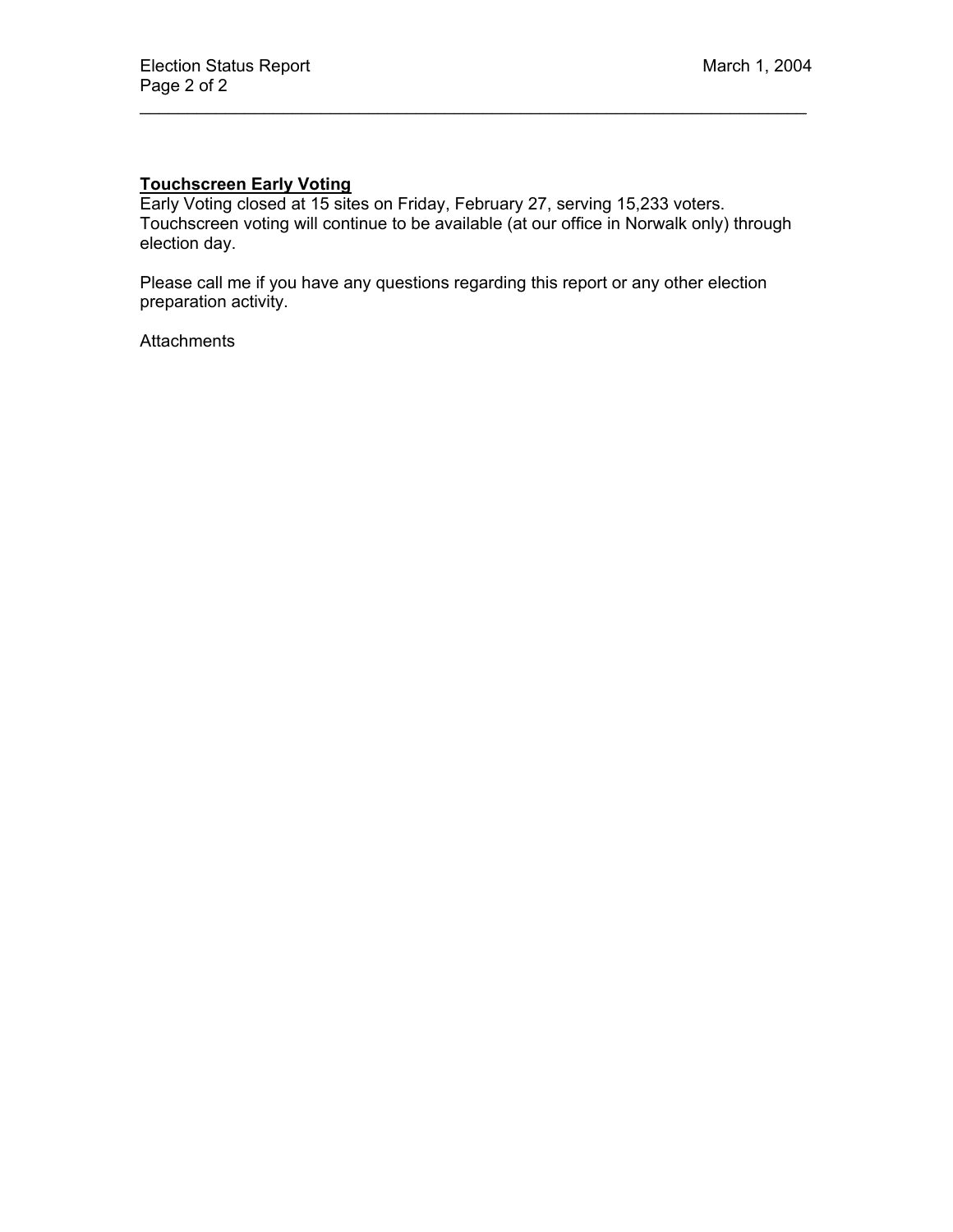# State primary rules strike out on simplification

#### By Conny McCormack

OTING rules for California's primary election on Tuesday may leave many voters shaking their heads. To see just how well you understand your political party choices. I challenge you to take the following election day quiz:

All registered voters, regardless of political party affiliation, are allowed to vote for candidates of other political parties in the primary election. True or False?

2. Voters registered as nonpartisan (independent) may choose to vote on the primary ballot for either the Democratic, Republican or American Independent parties but not for the Green. Libertarian, Natural Law or Peace and Freedom parties. True or False?

3. If a nonpartisan voter chooses to vote on a Democratic ballot, he/she is entitled to vote on the Democratic contests for president and all other Democratic contests with the exception of County Central Committee. However, if the same nonpartisan voter chooses to vote on a Republican

**LUR LINEUP INCLUDES: MONDAY: RICH LOWRY** 

ballot, he/she is prohibited from voting on the presidential contest as well. as the County Central Committee but may vote on other Republican contests (such as Congress, State Senate, Assembly, etc.). True or False?

Amenders I. False. It used to be true, and was

the case in the last presidential primary election in March 2000. But not anymore.

7. True.

#### 3. True.

These confounding primary election rules more closely resemble a "Who's on First?" comedy routine than the rational decisions made by the state Legislature. Following is a quick review of how and why this convoluted primary election format evolved:

Prior to and including 1996, California's primaries were closed elections. Only voters registered with a political party were eligible to choose that party's nominees; nonpartisan voters were limited to voting on ballot propositions and nonpartisan offices. In 1998 and 2000 California's pri-

mary was changed by initiative to a wide open or blanket format in which all registered voters could pick and choose from among any of the political parties' candidates just as they do in November general elections.

While voters liked the wide open primary, political parties did not. The parties sued. The lawsuit went all the way to the U.S. Supreme Court, which in July 2000 sided with the political parties, declaring California's blanket primary format unconstitutional.

However, the number of political party registrants has been steadily declining for decades while nonaffiliated or nonpartisan registrants have swelled to more than 15 percent of the state's voters. The political parties, wanting to tap into this huge reservoir of voters, persuaded the California Legislature to enact a modified closed primary election format shortly after the Supreme Court decision. County registrars of voters jokingly refer to it as the "slightly ajar" primary format because it is neither open nor closed.

In retrospect, what seemed like a simple solution - allowing the politi-

TUESDAY: THOMAS FRIEDMAN WEDNESDAY: RICHARD COHEN THURSDAY: THOMAS SOWELL FRIDAY: MAI

cal parties to decide if they want nonpartisan registrants to participate in their primary elections - has turned into a complicated fiasco.

Some of the state's seven political parties said "OK" to nonpartisans participating, others said "no way," while the two major political parties chose a "maybe," splitting on whether or not to allow nonpartisans to vote on the presidential contest!

Unfortunately, the complex "slightly ajar" primary format may result in voter and poll worker confusion and a heightened potential for error when poll workers try to determine which of the political party ballots to hand to each voter on Tuesday.

Perhaps it is time for the Legislature to take another look at the primary election rules. The process needs to be simplified for the sake of the voters and the poll workers who volunteer their service.

Conny McCormack is the Los Angeles County registrar-recorder/county clerk, a position she has held for the past eight years.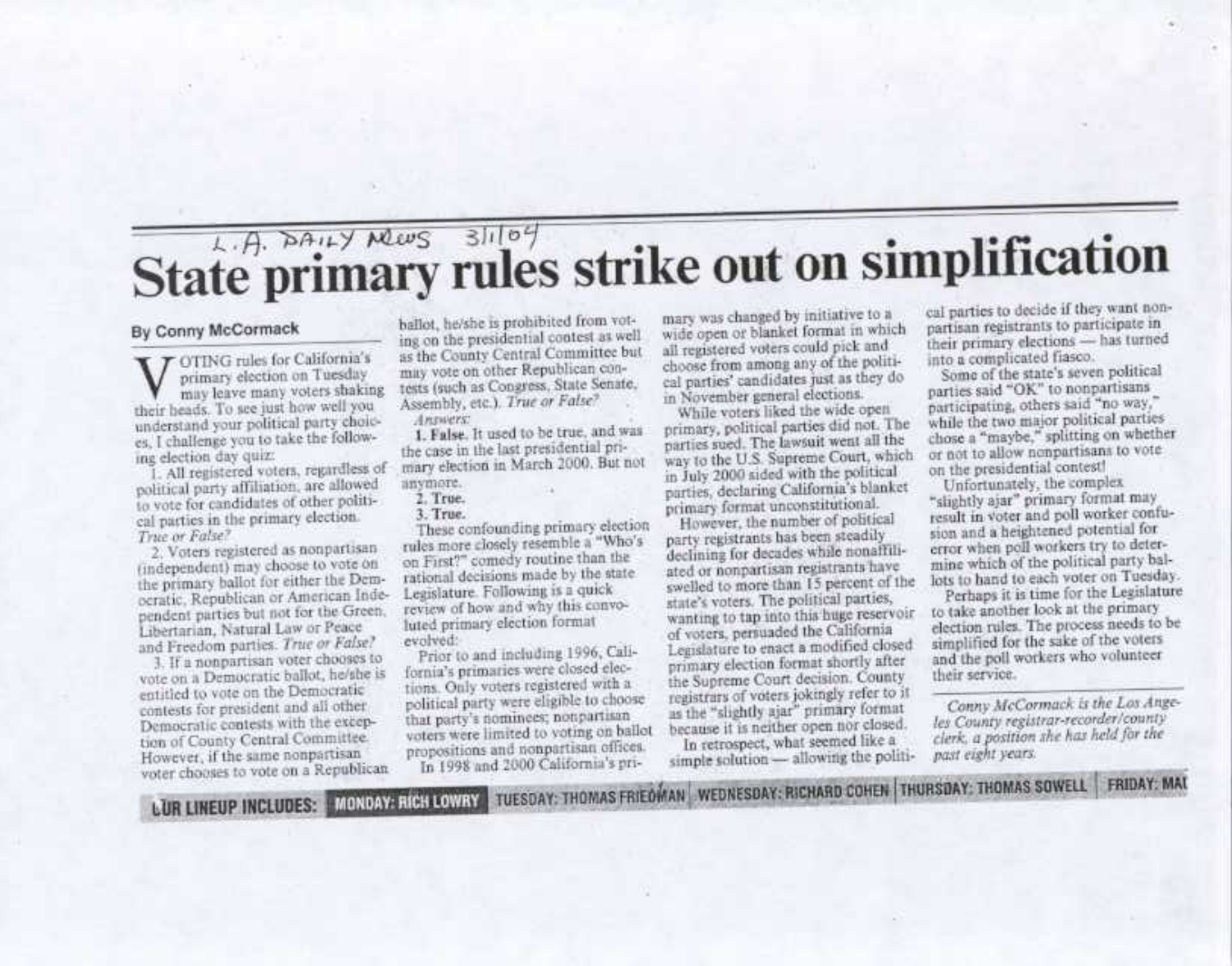# **MILESTONE STATUS REPORT OF KEY EVENTS**

Presidential Primary Election March 2, 2004

|                                                                        | <b>WEEK ENDING</b>       |                |      |     |      |      |                          |                                 |
|------------------------------------------------------------------------|--------------------------|----------------|------|-----|------|------|--------------------------|---------------------------------|
|                                                                        | 1/16                     | $1/23$         | 1/30 | 2/6 | 2/13 | 2/20 | 2/27                     | 3/5                             |
| 1. FINALIZE BALLOT PAGE DESIGN.                                        | $\blacktriangle$<br>1/11 |                |      |     |      |      |                          |                                 |
| 2. RECRUIT AND APPOINT PRECINCT OFFICERS.                              |                          |                |      |     |      |      |                          | $\triangle$<br>$\overline{3/1}$ |
| 3. UPDATE REGISTRATION RECORDS.                                        |                          |                |      |     |      | 2/17 |                          |                                 |
| 4. TESTING OF ELECTION NIGHT DATA<br>PROCESSING HARDWARE AND PROGRAMS. |                          |                |      |     |      |      |                          | $\frac{\triangle}{3/2}$         |
| 5. RECEIVE SAMPLE BALLOTS AND<br><b>BALLOT PAGES FROM PRINTERS.</b>    |                          | $\frac{1}{21}$ |      |     |      |      |                          |                                 |
| 6. MAIL SAMPLE BALLOTS.                                                |                          |                |      |     |      |      | $\overline{2/2}3$        |                                 |
| 7. PRECINCT SUPPLIES AND VOTE RECORDERS<br>ASSEMBLED.                  |                          |                |      |     |      | 2/20 |                          |                                 |
| 8. BOOTH AND SUPPLIES PICKED-UP BY<br>PRECINCT INSPECTORS.             |                          |                |      |     |      |      | $\blacktriangle$<br>2/22 |                                 |

#### A SCHEDULE COMPLETION DATE